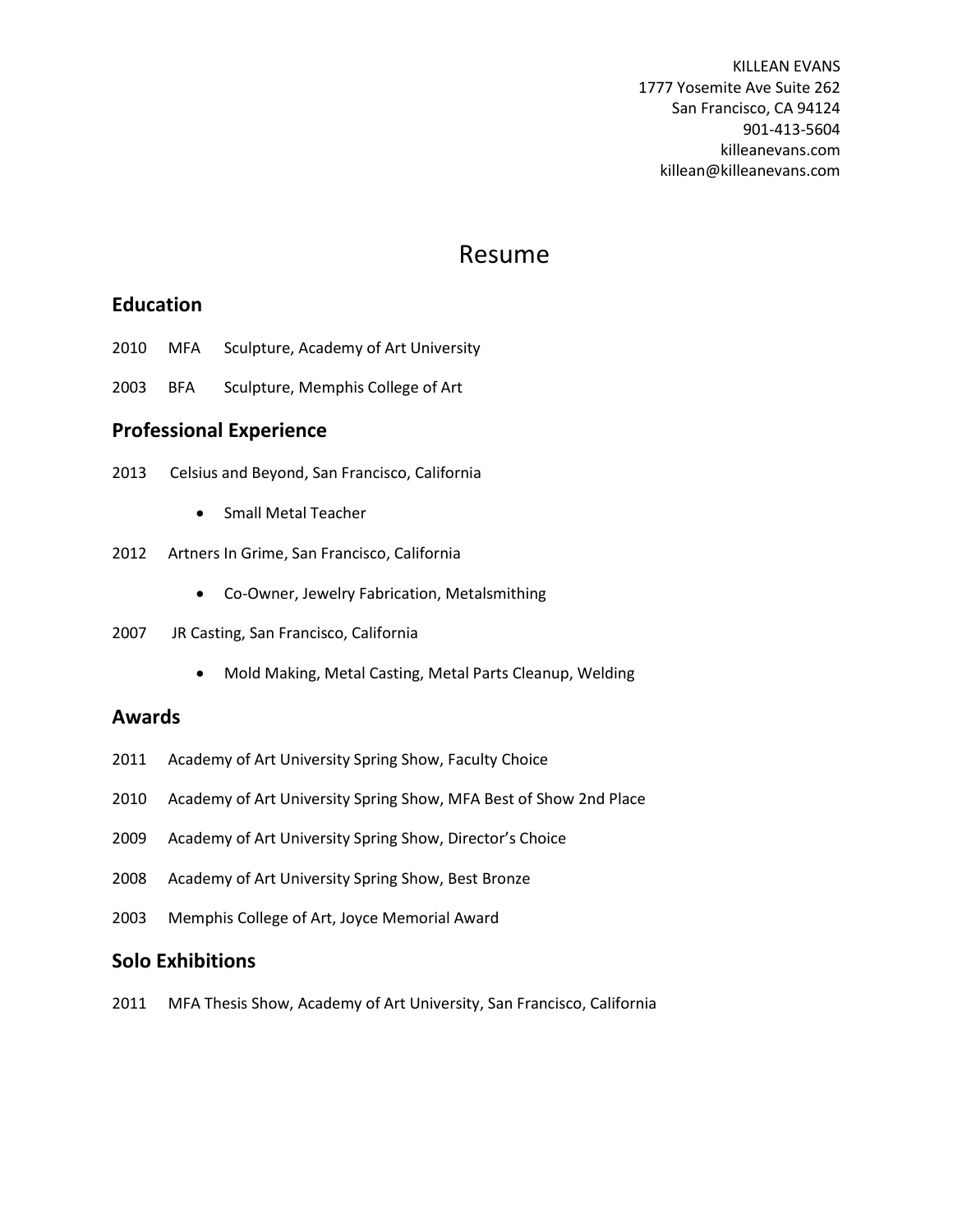#### **Group Exhibitions**

- 2011 Academy of Art University Spring Show, San Francisco, California
- 2010 AAU Sculpture Club Show, San Francisco, California
- 2010 Academy of Art University Spring Show, San Francisco, California
- 2010 Academy of Art University Fashion Show, San Francisco, California
- 2009 Academy of Art University Spring Show, San Francisco, California
- 2008 Academy of Art University Spring Show, San Francisco, California
- 2006 Juried Exhibition, Society for Midwest Metalsmiths, Saint Louis, Missouri
- 2005 Alumni Juried Exhibition, Memphis College of Art, Memphis, Tennessee
- 2003 Contemporary Crafts Juried Exhibition, Tennessee State Museum, Nashville, Tennessee
- 2003 Senior Show, Memphis College of Art, Memphis, Tennessee

#### **Publications**

- 2012 *Sneak Peek:Rob and Julie Maigret,* Designsponge.com
- 2010 *Fashion Design and Jewelry Collaboration: AAU 2010 Graduation Show*, Fashionwindows.net
- 2010 *Academy of Art University Atelier Showcases Local Talent*, New and Old, 7x7.com
- 2006 Juried Exhibition Catalog, Society for Midwest Metalsmiths

#### **Gallery Representation**

Tennessee State Museum, Contemporary Craft Gallery, Nashville, Tennessee